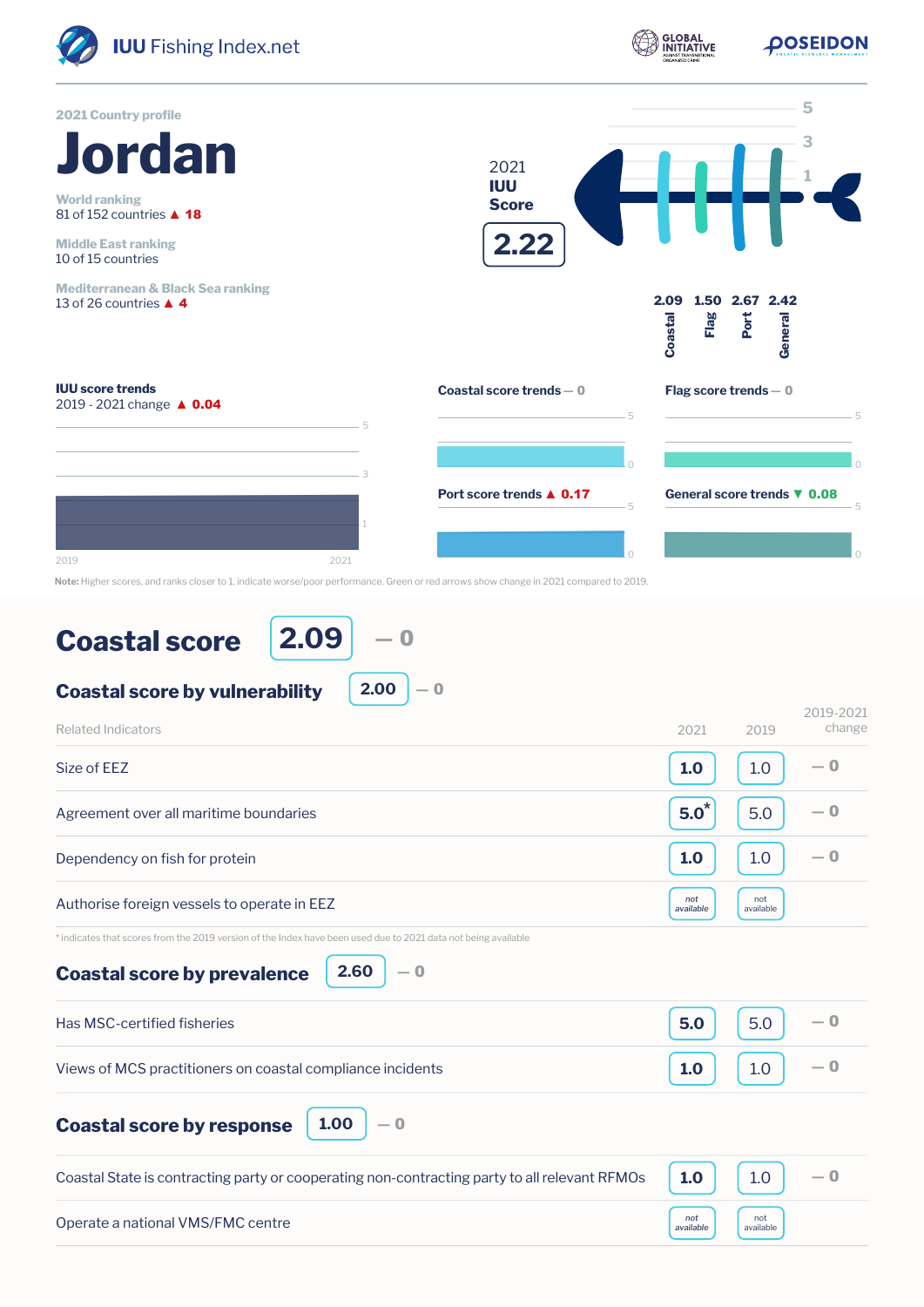| <b>IUU</b> Fishing Index.net                                                                                                                             | <b>GLOBAL</b><br>INITIATIVE |                   | <b>POSEIDON</b>     |
|----------------------------------------------------------------------------------------------------------------------------------------------------------|-----------------------------|-------------------|---------------------|
| 1.50<br>$\bf{O}$<br><b>Flag score</b>                                                                                                                    |                             |                   |                     |
| $-0$<br>1.00<br><b>Flag score by vulnerability</b>                                                                                                       |                             |                   |                     |
| <b>Related Indicators</b>                                                                                                                                | 2021                        | 2019              | 2019-2021<br>change |
| Distant water vessels on RFMO RAVs                                                                                                                       | 1.0                         | 1.0               | — 0                 |
| Distant water vessels under several RFMOs                                                                                                                | not<br>applicable           | not<br>applicable |                     |
| 1.00<br>— 0<br><b>Flag score by prevalence</b>                                                                                                           |                             |                   |                     |
| <b>Vessels on IUU lists</b>                                                                                                                              | 1.0                         | 1.0               | $-0$                |
| View of fisheries observers on flag state compliance incidents                                                                                           | 1.0                         | 1.0               | $-0$                |
| Views of MCS practitioners on flag state compliance incidents                                                                                            | 1.0                         | 1.0               | — 0                 |
| 3.00<br>$-0$<br><b>Flag score by response</b>                                                                                                            |                             |                   |                     |
| Accepted FAO Compliance Agreement                                                                                                                        | not<br>applicable           | not<br>applicable |                     |
| 口<br>Registered vessels with foreign or unknown ownership                                                                                                | not<br>available            | not<br>available  |                     |
| Provision of vessel data for inclusion in Global Record                                                                                                  | 5.0                         | 5.0               | $-0$                |
| Compliance with RFMO flag state obligations                                                                                                              | not<br>applicable           | not<br>applicable |                     |
| Flag State is contracting party or cooperating non-contracting party to all<br>relevant RFMOs                                                            | 1.0                         | 1.0               | $-0$                |
| Indicator 'Authorised vessel data provided to FAO HSVAR" used in 2019 has now changed to 'Registered vessels with<br>口<br>foreign or unknown ownership". |                             |                   |                     |
| 2.67<br>$\blacktriangle$ 0.17<br><b>Port score</b><br>3.50<br>Port score by vulnerability<br>$-0$                                                        |                             |                   |                     |
| <b>Related Indicators</b>                                                                                                                                | 2021                        | 2019              | 2019-2021<br>change |
| Number of fishing ports                                                                                                                                  | 2.0                         | 2.0               | — 0                 |
| Port visits by foreign fishing or carrier vessels                                                                                                        | 5.0                         | 5.0               | — 0                 |
| 1.00<br>$-0$<br><b>Port score by prevalence</b>                                                                                                          |                             |                   |                     |
| Views of MCS practitioners on port compliance incidents                                                                                                  | 1.0                         | 1.0               | — 0                 |
| View of fisheries observers on port compliance incidents                                                                                                 | 1.0                         | 1.0               | — 0                 |